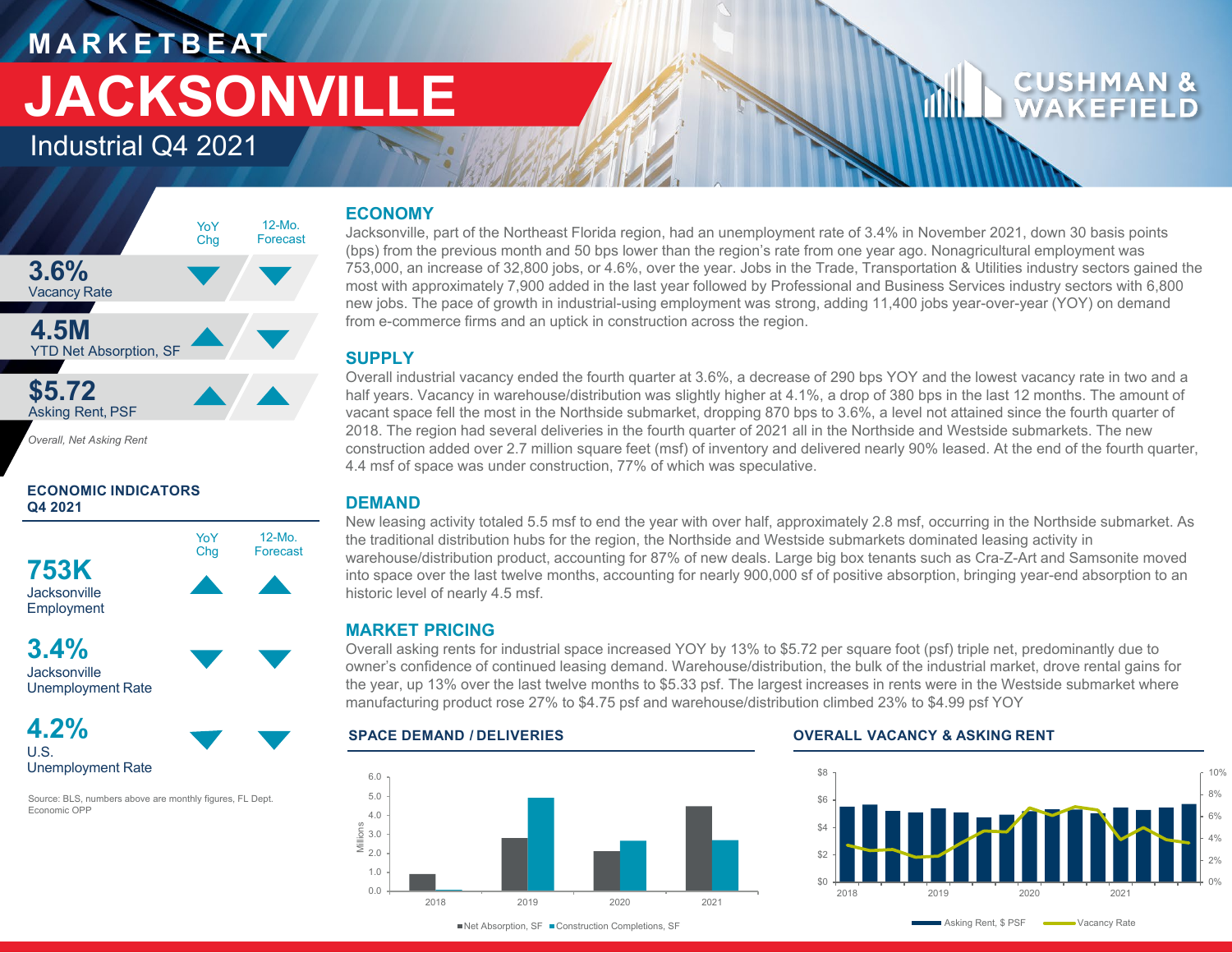### **M A R K E T B E AT** Industrial Q4 2021 **JACKSONVILLE**

# **CUSHM**<br>WAKEF

#### **MARKET STATISTICS**

| <b>SUBMARKET</b>           | <b>INVENTORY</b><br>(SF) | <b>OVERALL VACANT</b><br>(SF) | <b>OVERALL</b><br><b>VACANCY RATE</b> | <b>CURRENT QTR</b><br><b>OVERALL NET</b><br><b>ABSORPTION (SF)</b> | <b>YTD OVERALL</b><br><b>NET ABSORPTION</b><br>(SF) | <b>UNDER CNSTR</b><br>(SF) | <b>CONSTR</b><br><b>COMPLETIONS</b><br>(SF) | <b>OVERALL</b><br><b>WEIGHTED AVG</b><br>NET RENT (MF) | <b>OVERALL</b><br><b>WEIGHTED AVG</b><br><b>NET RENT (OS)</b> | <b>OVERALL</b><br><b>WEIGHTED AVG</b><br><b>NET RENT (W/D)</b> |
|----------------------------|--------------------------|-------------------------------|---------------------------------------|--------------------------------------------------------------------|-----------------------------------------------------|----------------------------|---------------------------------------------|--------------------------------------------------------|---------------------------------------------------------------|----------------------------------------------------------------|
| <b>Beaches</b>             | 523.634                  |                               | $0.0\%$                               |                                                                    | 46.000                                              |                            |                                             | N/A                                                    | N/A                                                           | N/A                                                            |
| Downtown                   | 5,800,393                | 102,992                       | $1.8\%$                               | $-25,300$                                                          | $-25.300$                                           |                            |                                             | \$4.53                                                 | N/A                                                           | \$5.00                                                         |
| Northside                  | 26,250,896               | 943,341                       | 3.6%                                  | 1,227,437                                                          | 3,884,579                                           | .884,139                   | 2,031,833                                   | N/A                                                    | N/A                                                           | \$5.12                                                         |
| Orange Park/Clay County    | 1,505,711                | 130,146                       | 8.6%                                  |                                                                    |                                                     |                            |                                             | N/A                                                    | N/A                                                           | N/A                                                            |
| Southside                  | 18,819,406               | 793.113                       | 4.2%                                  | 64,225                                                             | 204,034                                             | 85,000                     |                                             | \$5.90                                                 | \$11.56                                                       | \$6.1                                                          |
| St. Johns County           | 1.269.577                |                               | $0.0\%$                               | 1,890                                                              | 1,890                                               | 500.000                    |                                             | N/A                                                    | N/A                                                           | N/A                                                            |
| Westside                   | 47.130.221               | 1.722.741                     | 3.7%                                  | 589.887                                                            | 365.999                                             | .883,370                   | 674.839                                     | \$4.75                                                 | \$10.47                                                       | \$4.99                                                         |
| <b>JACKSONVILLE TOTALS</b> | 101,299,838              | 3,692,333                     | 3.6%                                  | 1,858,139                                                          | 4,477,202                                           | 4,352,509                  | 2,706,672                                   | \$4.89                                                 | \$11.45                                                       | \$5.33                                                         |

*\*Rental rates reflect weighted net asking \$psf/year* MF = Manufacturing OS = Office Service/Flex W/D = Warehouse/Distribution

| <b>PRODUCT TYPE</b>    | <b>INVENTORY</b><br>(SF) | <b>OVERALL</b><br><b>VACANT (SF)</b> | <b>OVERALL</b><br><b>VACANCY RATE</b> | <b>OTR OVERALL NET</b><br><b>ABSORPTION (SF)</b> | <b>YTD OVERALL NET</b><br><b>ABSORPTION (SF)</b> | <b>YTD LEASING</b><br><b>ACTIVITY (SF)</b> | <b>UNDER</b><br><b>CONSTRUCTION (SF) COMPLETIONS (SF)</b> | <b>YTD CONSTR</b> | <b>OVERALL WEIGHTED</b><br><b>AVG NET RENT</b> |
|------------------------|--------------------------|--------------------------------------|---------------------------------------|--------------------------------------------------|--------------------------------------------------|--------------------------------------------|-----------------------------------------------------------|-------------------|------------------------------------------------|
| Manufacturing          | 19,219,683               | 329,990                              | $1.7\%$                               | 120,100                                          | $-138,868$                                       |                                            |                                                           |                   | \$4.89                                         |
| Office Services/Flex   | 4,318,072                | 185.574                              | 4.3%                                  | $-21,287$                                        | 85.173                                           | 272.275                                    |                                                           |                   | \$11.45                                        |
| Warehouse/Distribution | 77.762.083               | 3.176.769                            | 4.1%                                  | 1,759,326                                        | 4.530.897                                        | 5.267.179                                  | 4.352.509                                                 | 2,706,672         | \$5.33                                         |
| I JACKSONVILLE TOTALS. | 101,299,838              | 3,692,333                            | 3.6%                                  | 1,858,139                                        | 4,477,202                                        | 5,539,454                                  | 4,352,509                                                 | 2,706,672         | \$5.72                                         |

#### **KEY LEASE TRANSACTIONS 2021**

| <b>PROPERTY</b>                                   | <b>SUBMARKET</b> | <b>TENANT</b> | <b>RSF</b> | <b>TYPE</b>   |
|---------------------------------------------------|------------------|---------------|------------|---------------|
| 9950 Pritchard Rod/Westake Distribution Center #3 | Westside         | Iron Mountain | 486.146    | Direct        |
| 4660 New World Avenue/Cecil Commerce Center       | Westside         | <b>Boeing</b> | 370,000    | <b>Direct</b> |
| 3559 Port Jacksonville Parkway                    | Northside        | Bacardi       | 351.840    | Direct        |
| 10501 Cold Storage Rd - Bldg B                    | Northside        | Cra-Z-Art     | 315,840    | <b>Direct</b> |

*\*Renewals are not including in Leasing Activity*